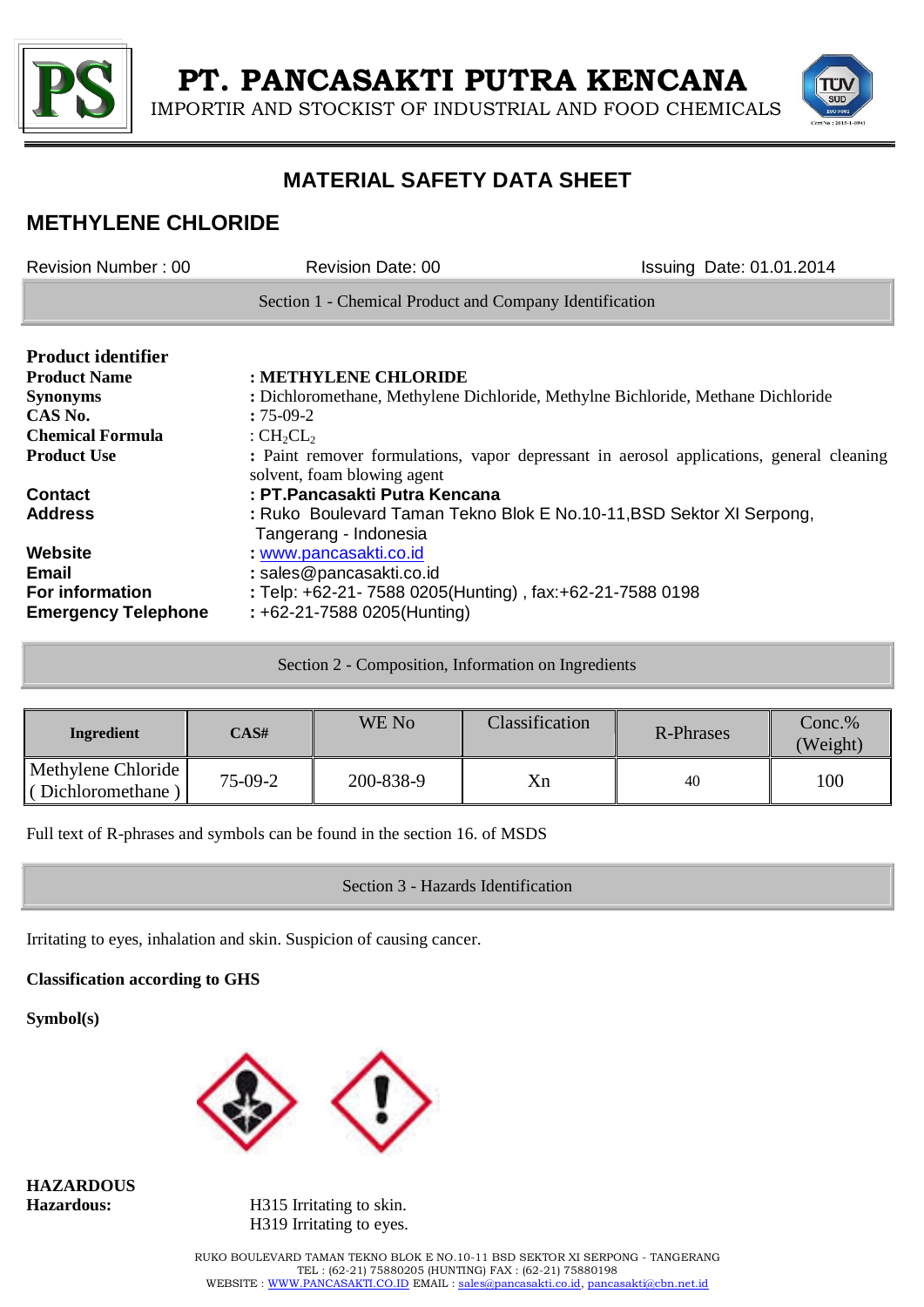

IMPORTIR AND STOCKIST OF INDUSTRIAL AND FOOD CHEMICALS

SUD

| <b>Prevention:</b><br>Storage:                                                                                                              | H335 May be irritating to inhalation<br>H336 May cause sleepiness and dizziness.<br>H351 Suspicion of causing cancer.<br>H373 May cause organs damage through long or repeated exposure<br>P201 Before use know special treatments.<br>P261 Avoid breathe smoke/gas/burning liquid.<br>P271 Use only outside or in well-ventilated area.<br>P281 Use individual protection equipment.<br>P304+340 IN CASE OF RESPIRATORY SYSTEM CONTACT: Take out injured to fresh<br>air and provide comfortable space for proper breathing.<br>P405 Store container closed<br>P501 Content/container remove according to local regulations |  |
|---------------------------------------------------------------------------------------------------------------------------------------------|------------------------------------------------------------------------------------------------------------------------------------------------------------------------------------------------------------------------------------------------------------------------------------------------------------------------------------------------------------------------------------------------------------------------------------------------------------------------------------------------------------------------------------------------------------------------------------------------------------------------------|--|
|                                                                                                                                             | <b>Section 4 - First Aid Measures</b>                                                                                                                                                                                                                                                                                                                                                                                                                                                                                                                                                                                        |  |
| <b>General indicators:</b>                                                                                                                  | Do not give anything oral to unconscious person. Lay down comfortable, help breathing and<br>call a doctor.                                                                                                                                                                                                                                                                                                                                                                                                                                                                                                                  |  |
| <b>After inhalation:</b><br>After eye contact:                                                                                              | Provide access to fresh air. Call a doctor.<br>Immediately flush eyes with plenty of water for at least 10 minutes. Avoid strong stream of<br>water due to the risk of mechanical damage to the cornea.                                                                                                                                                                                                                                                                                                                                                                                                                      |  |
| Contact a doctor immediately<br>After skin contact:                                                                                         | Take off contaminated clothing. Rinse skin with plenty of water. In the case of irritation,                                                                                                                                                                                                                                                                                                                                                                                                                                                                                                                                  |  |
| <b>After ingestion:</b>                                                                                                                     | contact your doctor.<br>Rinse mouth by water. Do not induce vomiting. Contact your doctor                                                                                                                                                                                                                                                                                                                                                                                                                                                                                                                                    |  |
|                                                                                                                                             | Section 5 - Firefighting Measures                                                                                                                                                                                                                                                                                                                                                                                                                                                                                                                                                                                            |  |
| <b>Adequate fire-fighting</b><br>measures:<br>Fire-fighting measures,<br>which must not be used                                             | powders and fire-fighting foam, carbon dioxide.                                                                                                                                                                                                                                                                                                                                                                                                                                                                                                                                                                              |  |
| for safety reasons:<br><b>Hazardous decomposition</b>                                                                                       | Not specified                                                                                                                                                                                                                                                                                                                                                                                                                                                                                                                                                                                                                |  |
| products:                                                                                                                                   | Hard flammable liquid. Vapors may be explosive in contact with oxygen in high<br>temperature. In case of fire generates hazardous decomposition products.                                                                                                                                                                                                                                                                                                                                                                                                                                                                    |  |
| <b>Special protective</b><br>equipment:                                                                                                     | In case of fire substances harmful to health can be produced. Put on protective gastight<br>clothing and breathing apparatus complete with a full face mask.                                                                                                                                                                                                                                                                                                                                                                                                                                                                 |  |
| Section 6 - Accidental Release Measures                                                                                                     |                                                                                                                                                                                                                                                                                                                                                                                                                                                                                                                                                                                                                              |  |
| <b>Individual precautions:</b>                                                                                                              | Avoid contact with eyes and skin. Provide for the exchange of air (ventilation). Proceed in<br>accordance with the principles of safety and health at work with chemicals. Use personal<br>protective equipment as stated in paragraph 8.                                                                                                                                                                                                                                                                                                                                                                                    |  |
| <b>Precautions concerning</b><br>environment protection:                                                                                    | In the event of a failure, do not allow discharges into the environment. Secure the product                                                                                                                                                                                                                                                                                                                                                                                                                                                                                                                                  |  |
| <b>Cleaning method:</b>                                                                                                                     | before it enters the sewers, groundwater, soil.<br>Protect gullies; vapors dilute by stream of water, remove ignition source (put out fire,<br>announce smoke prohibition and usage of ignition tools); if possible eliminate leak (stop<br>liquid inflow, seal, damage packaging plaice in sealed protective container); in case of major<br>RUKO BOULEVARD TAMAN TEKNO BLOK E NO.10-11 BSD SEKTOR XI SERPONG - TANGERANG                                                                                                                                                                                                   |  |
| TEL: (62-21) 75880205 (HUNTING) FAX: (62-21) 75880198<br>WEBSITE: WWW.PANCASAKTI.CO.ID EMAIL: sales@pancasakti.co.id, pancasakti@cbn.net.id |                                                                                                                                                                                                                                                                                                                                                                                                                                                                                                                                                                                                                              |  |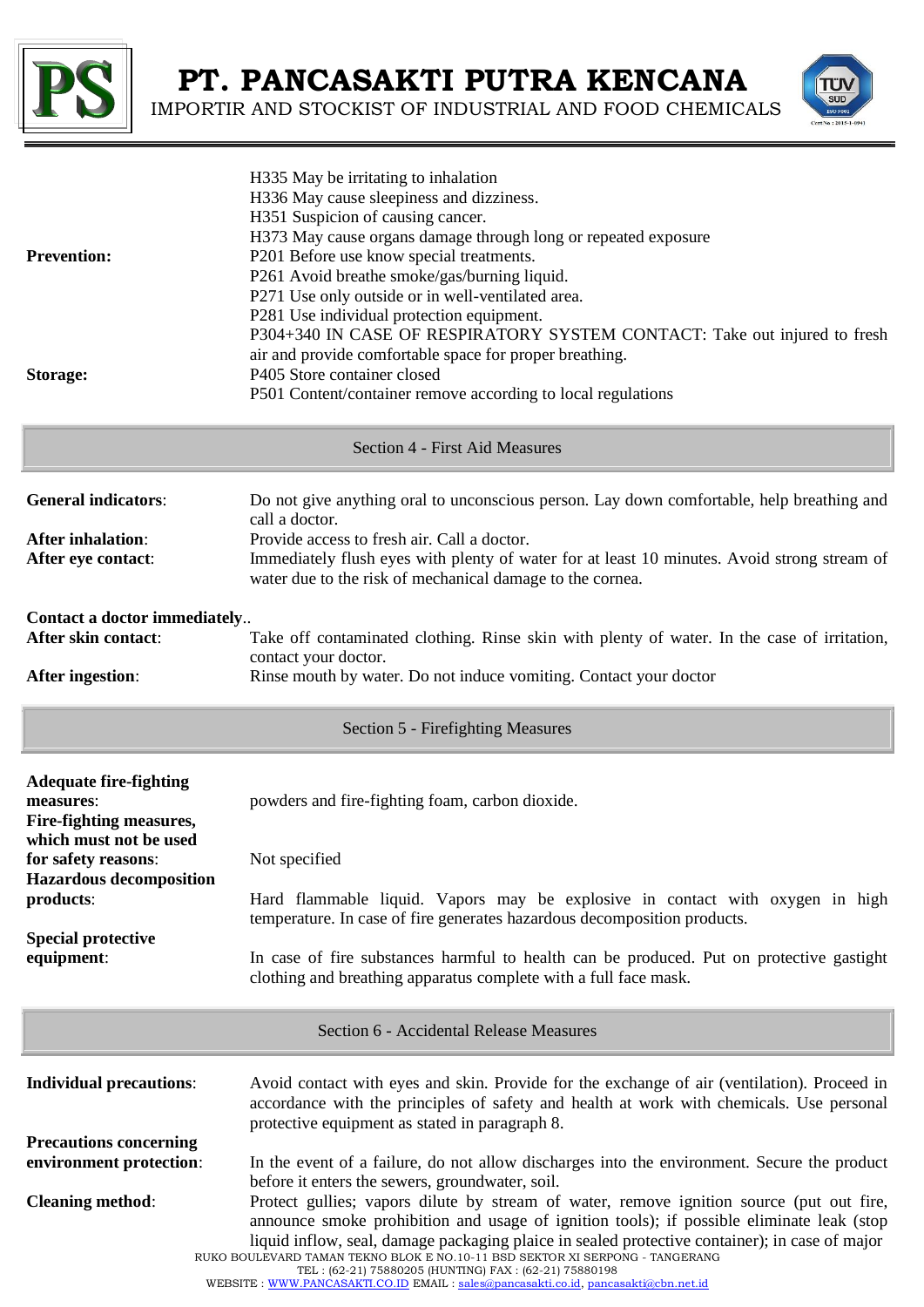

IMPORTIR AND STOCKIST OF INDUSTRIAL AND FOOD CHEMICALS



leak, protect place of leak, pump off liquid; small leak cover up by non-flammable absorbed material, take in to lockedup container. Contaminated area rinse by water

| Section 7 - Handling and Storage                                                                                                                                                                                                                                                                                                                                                                                                             |                                                                                                                                                                                                                                                                                                                                         |  |  |  |
|----------------------------------------------------------------------------------------------------------------------------------------------------------------------------------------------------------------------------------------------------------------------------------------------------------------------------------------------------------------------------------------------------------------------------------------------|-----------------------------------------------------------------------------------------------------------------------------------------------------------------------------------------------------------------------------------------------------------------------------------------------------------------------------------------|--|--|--|
| Dealing with preparation:<br><b>Protection against the</b><br>fire and explosion:<br>Storage:                                                                                                                                                                                                                                                                                                                                                | Proceed in accordance with the principles of good practice and in compliance with health<br>and safety. While using of the device do not eat, drink or smoke, avoid eye and skin contact<br>with the liquid, personal protective equipment (as defined in section 8).<br>Hard flammable substance<br>Store in cool area, storage shelf. |  |  |  |
| Section 8 - Exposure Controls, Personal Protection                                                                                                                                                                                                                                                                                                                                                                                           |                                                                                                                                                                                                                                                                                                                                         |  |  |  |
| <b>Respiratory protection:</b><br>Eye protection:<br><b>Skin protection:</b><br><b>Other information:</b>                                                                                                                                                                                                                                                                                                                                    | $Necessary - at major concentration$<br>Necessary - such as goggles<br>Necessary - gloves and appropriate protective clothing - lab coat.<br>While using the preparation avoid eye and skin exposure, do not consume meals and<br>beverages, do not smoke.                                                                              |  |  |  |
| Section 9 - Physical and Chemical Properties                                                                                                                                                                                                                                                                                                                                                                                                 |                                                                                                                                                                                                                                                                                                                                         |  |  |  |
| <b>Physical form</b><br>at temp. $20^{\circ}$ C:<br>Color:<br>Odor:<br>pH:<br><b>Melting point:</b><br><b>Boiling point:</b><br><b>Flash point:</b><br><b>Explosive point:</b><br>Density at temp. 25°C:<br>Vapor density:<br>Vapor pressure<br>at temp. 25°C:<br>Solubility in water<br>at temp. $25^{\circ}$ C:<br>Solubility in other solvents:<br>Viscosity at temp. $25^{\circ}$ C:<br><b>Division factor</b><br>n-oktanol/water (log): | liquid<br>colorless<br>sweet (similar to chloroform)<br>not specified<br>-95 °C<br>40 °C<br>$605^{\circ}$ C<br>not specified<br>$1,32 \text{ g/cm}$ 3<br>2,93<br>584 hPa<br>$13,2 \text{ g}/1$<br>ood win ethylene alcohol, methanol, ether ethylene,<br>acetone, carbon tetrachloride, benzene.<br>$0,420$ mPas<br>1,25                |  |  |  |
| Section 10 - Stability and Reactivity                                                                                                                                                                                                                                                                                                                                                                                                        |                                                                                                                                                                                                                                                                                                                                         |  |  |  |
| <b>Stability:</b><br><b>Materials and conditions</b><br>that must be avoided:                                                                                                                                                                                                                                                                                                                                                                | Product stable under normal conditions of use and storage.<br>High temperature, humidity, strong acids, strong oxidants, light metals, perchloric acid,<br>nitrogen acid.                                                                                                                                                               |  |  |  |
| RUKO BOULEVARD TAMAN TEKNO BLOK E NO.10-11 BSD SEKTOR XI SERPONG - TANGERANG<br>TEL: (62-21) 75880205 (HUNTING) FAX: (62-21) 75880198<br>WEBSITE: WWW.PANCASAKTI.CO.ID EMAIL: sales@pancasakti.co.id, pancasakti@cbn.net.id                                                                                                                                                                                                                  |                                                                                                                                                                                                                                                                                                                                         |  |  |  |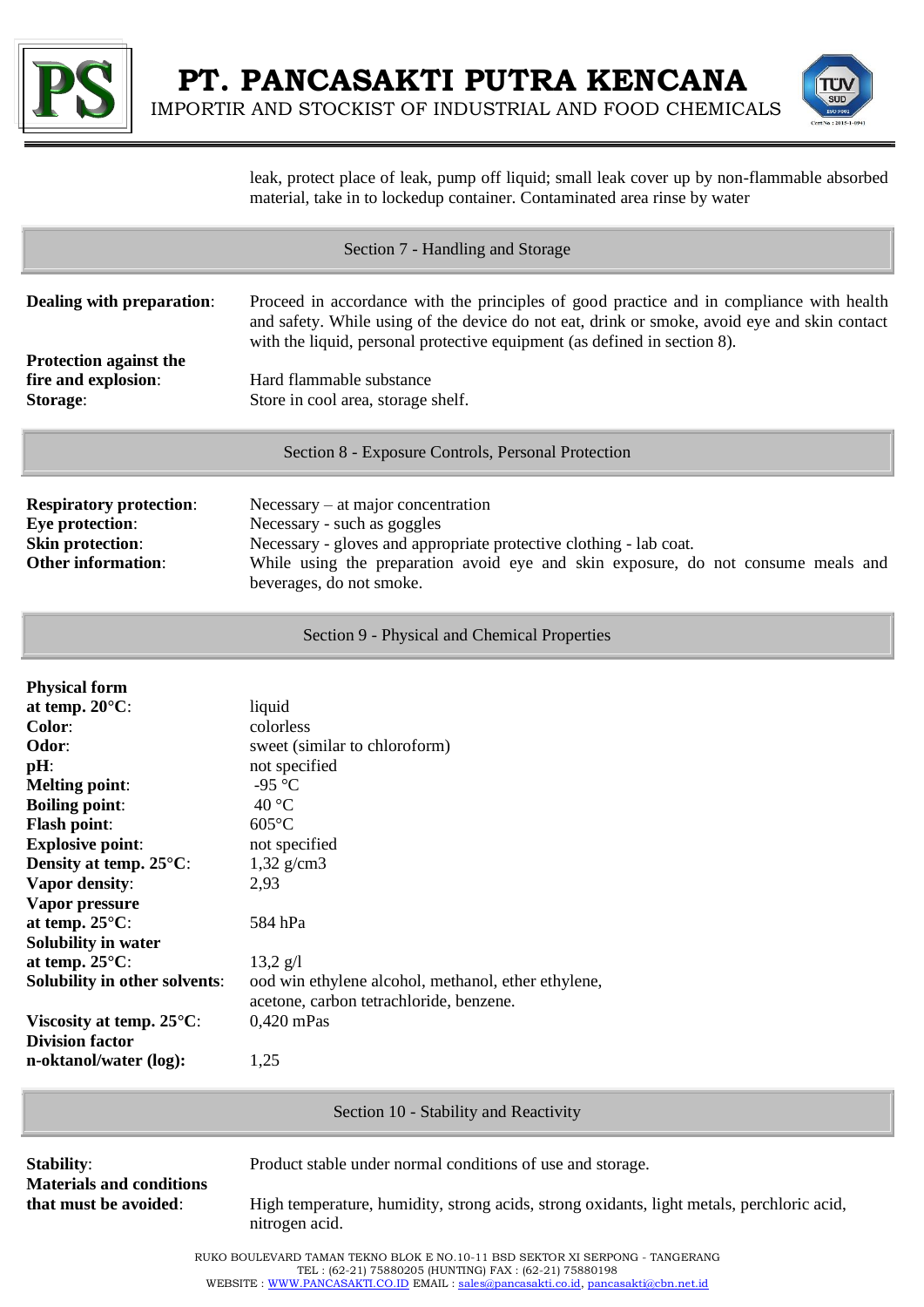

IMPORTIR AND STOCKIST OF INDUSTRIAL AND FOOD CHEMICALS



### **Hazardous decomposition products**: At high temperature may release carbon dioxide, phosgene, hydrogen chloride, Section 11 - Toxicological Information **Inhalation:** LC 50 (rat)  $-52$  g/m3 May cause irritation to respiratory system and sleepiness or dizziness, may cause heart arrhythmia; strong concentration vapor inhalation May cause headache and dizziness, weakness, nausea, vomit; risk of lung edema and chemical pneumonia; repeated and longlasting exposure may affect central nervous system. **Ingestion:** LD 50 (rat) – 1600 mg/kg LD 50 (human)  $-357$  mg/kg May cause irritation to ingestion system, nausea, vomits and diarrhea, risk of major liver and kidneys failure and loss of consciousness. **Skin**: LD50 (rat): 2000 mg/kg Irritation, product may be absorbed by skin; repeated exposure may cause dryness and skin cracks. Eves: Avoid eve contact. Irritant to eves. **Carcinogenic:** carcinogenic effect to human not specified. Category 3. Mice: long-lasting inhalation – possible cancer risk, exposed organs: liver. **Reprotoxic:** not specified **Toxicity to organs – single exposure**: during inhalation respiratory system exposure, vapor May cause sleepiness and dizziness. **Toxicity to organs – repeated exposure:** harmful after inhalation and after swallow; risk of severe health system after long-lasting exposure. **Other information** None of the ingredients of the product is classified as carcinogenic, mutagenic or reprotoxic. Section 12 - Ecological Information **Ecotoxicology:** LC50: 193 mg/l/96h (fresh water, fish Pimephales promelas) LC50: 97 mg/l/96h (sea water, fish Fundulus heteroclitus) EC50: 27 mg/l (fresh water, seashells Daphnia magna) EC50: 109 mg/l (sea water, seashells Pimephales promelas) EC50: 590 mg/l/ (fresh water, algae Microcystis aeruginowa) **Bioaccumulation:** Not determined **Biodegradation:** D ifficult biodegradable Elimination 5-26 %/28 days **Other information:** Prevent product from entering sewers, groundwater, soil. Section 13 - Disposal Considerations

Dispose of in compliance with governmental regulation or return to the producer.

Section 14 - Transport Information

**The product is subject to regulations for hazardous materials. Transport by road (ADR/RID) –6.1**. class packaging III UN 1593 **Dichloromethane (Methylene chloride**), colorless liquid, light toxic **Maritime transport (IMDG)** – NA **Air transport (ICAO/IATA)** – NA